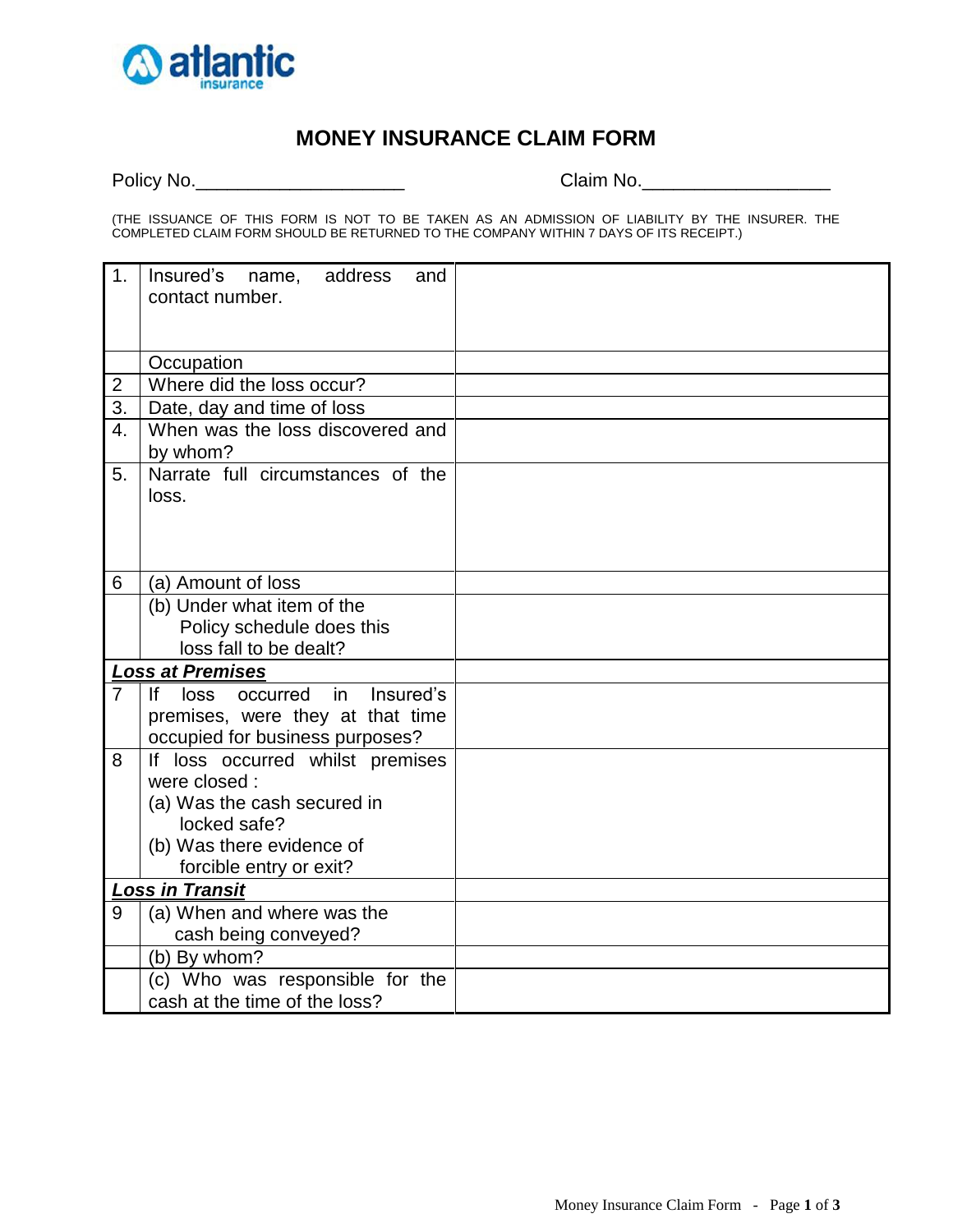

|    | (d) In whose employment were<br>the above parties and is                                                             |  |
|----|----------------------------------------------------------------------------------------------------------------------|--|
|    | there any Fidelity Guarantee<br>Insurance covering them?                                                             |  |
|    | (e) To whom and by whom was<br>a receipt last given in respect<br>of the cash lost? (Please<br>enclose receipt copy) |  |
| 10 | (a) When were the Police notified<br>and at what Station?                                                            |  |
|    | (b) What is the result of their<br>investigation and has any<br>cash been recovered?                                 |  |
|    | Please submit as soon as possible<br>a copy of the Police Report.                                                    |  |
| 11 | Are you insured against<br>the<br>present loss under any other<br>Policy? If so, give details.                       |  |
| 12 | Give details, if any, of previous<br>loss of this nature                                                             |  |

The undersigned declares that the foregoing statements are true and correct.

Date:\_\_\_\_\_\_\_\_\_\_\_\_\_\_\_\_ Signature and stamp of the Insured